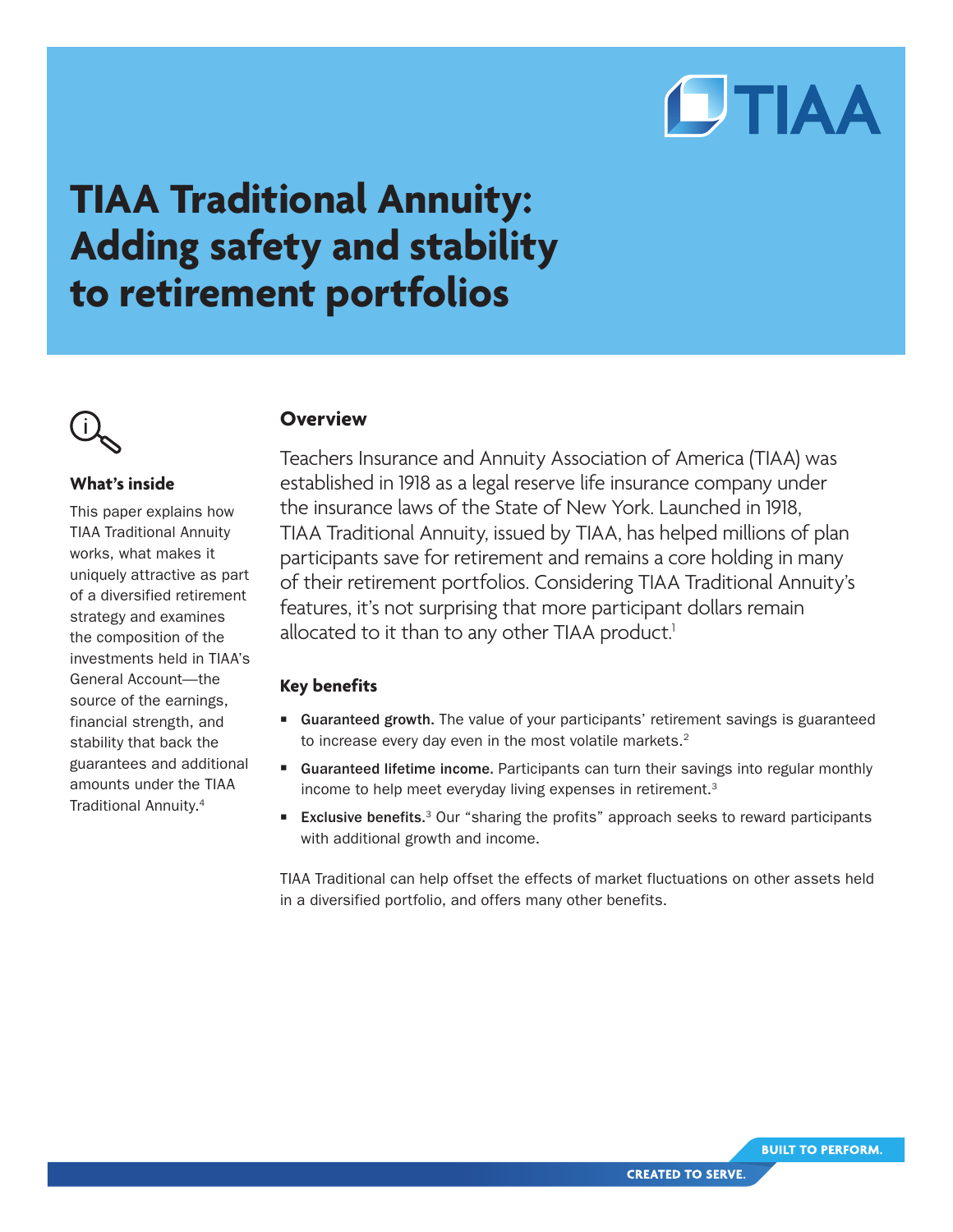# **TIAA Traditional Annuity**

This guaranteed fixed annuity is offered to participants in employer-sponsored retirement plans and to eligible individuals in Individual Retirement Accounts (IRAs) through a contract(s) with TIAA. Participants who choose to allocate a portion of their retirement savings to TIAA Traditional Annuity make contributions that purchase a specific guaranteed minimum amount of lifetime income based on the contractual rate schedule in effect at the time the premium is paid.

The participant's principal, plus a specified rate of interest, is guaranteed by TIAA's claims-paying ability. The TIAA Traditional Annuity also provides an opportunity for participants to receive additional amounts, which the TIAA Board of Trustees (the Board) may declare on a year-by-year basis. These additional amounts, when declared, remain in effect for the 12-month "declaration year" that begins each March 1 for accumulating annuities and January 1 for lifetime-payout annuities; they are not guaranteed for future years.

# **How TIAA Traditional Annuity is offered**

TIAA Traditional Annuity is offered through a variety of contracts, including Retirement Annuities (RAs), Group Retirement Annuities (GRAs), Supplemental Retirement Annuities (SRAs), Group Supplemental Retirement Annuities (GSRAs), Retirement Choice (RC) and Retirement Choice Plus (RCP) annuities, IRAs and Keoghs.

The type of contract through which a participant allocates to the TIAA Traditional Annuity determines the applicability of certain account features, such as the guaranteed minimum interest rate, additional amounts paid, the degree of liquidity of the participant's accumulation and the options for receiving income upon retirement.

This paper focuses primarily on RA contracts, although other types of contracts are referenced where appropriate. It summarizes TIAA Traditional Annuity's features, discusses valuation and explains other important information.

#### **Key features of TIAA Traditional Annuity rates of return**

There are four primary characteristics of return that are key to understanding and evaluating TIAA Traditional Annuity:

#### 1 Guaranteed Growth

TIAA Traditional Annuity guarantees principal and credits contracts a guaranteed minimum interest

rate during the accumulation phase—generally 3%, but between 1% and 3% for some contracts. These guarantees of principal and minimum interest rates ensure that each participant's accumulation is protected from loss and will always increase in value.<sup>3</sup>

#### 2 Opportunity to receive additional amounts

As described earlier, additional amounts above the guaranteed minimum interest rate may be declared at the discretion of the Board on a year-by-year basis. Such additional amounts have been paid on in-plan annuities under one or more contracts every year since 1948. In fact, since 1981 the TIAA Traditional total interest crediting rate under Retirement Annuity and Supplemental Retirement Annuity contracts has outpaced inflation through December 31, 2020. When declared, additional amounts remain in effect for the "declaration year" that begins each March 1, and are not guaranteed for future years. Together, the guaranteed minimum and additional amounts make up the "crediting rate" in the accumulation phase of the account.

Because the yields available on bonds and other fixed income investments tend to change over time, TIAA groups the premium dollars it receives over defined time periods into interest rate buckets—typically composed of one or more contiguous calendar months—for the purpose of determining the crediting rate for the applicable declaration year during the accumulation phase. The crediting rate for each interest rate bucket is determined, in part, by the net investment earnings rate of the TIAA assets supporting that interest rate bucket. In determining the crediting rates, we also account for targets for plan and participant servicing expenses, product costs (including amounts associated with managing and maintaining the general account collateral portfolio), and amounts set aside intended to cover risks and capital charges (referred to as "contingency reserves").

The net investment earnings rate associated with each interest rate bucket reflects, in part, both the yields at which premiums are invested and the rates at which subsequent cash flows are reinvested. This approach enables TIAA, at its discretion, to distribute excess earnings to participants on a more equitable basis, so that each generation will ultimately receive benefit payments that reflect, in part, the prevailing interest rate environment at the time the crediting rates were applied.<sup>4</sup>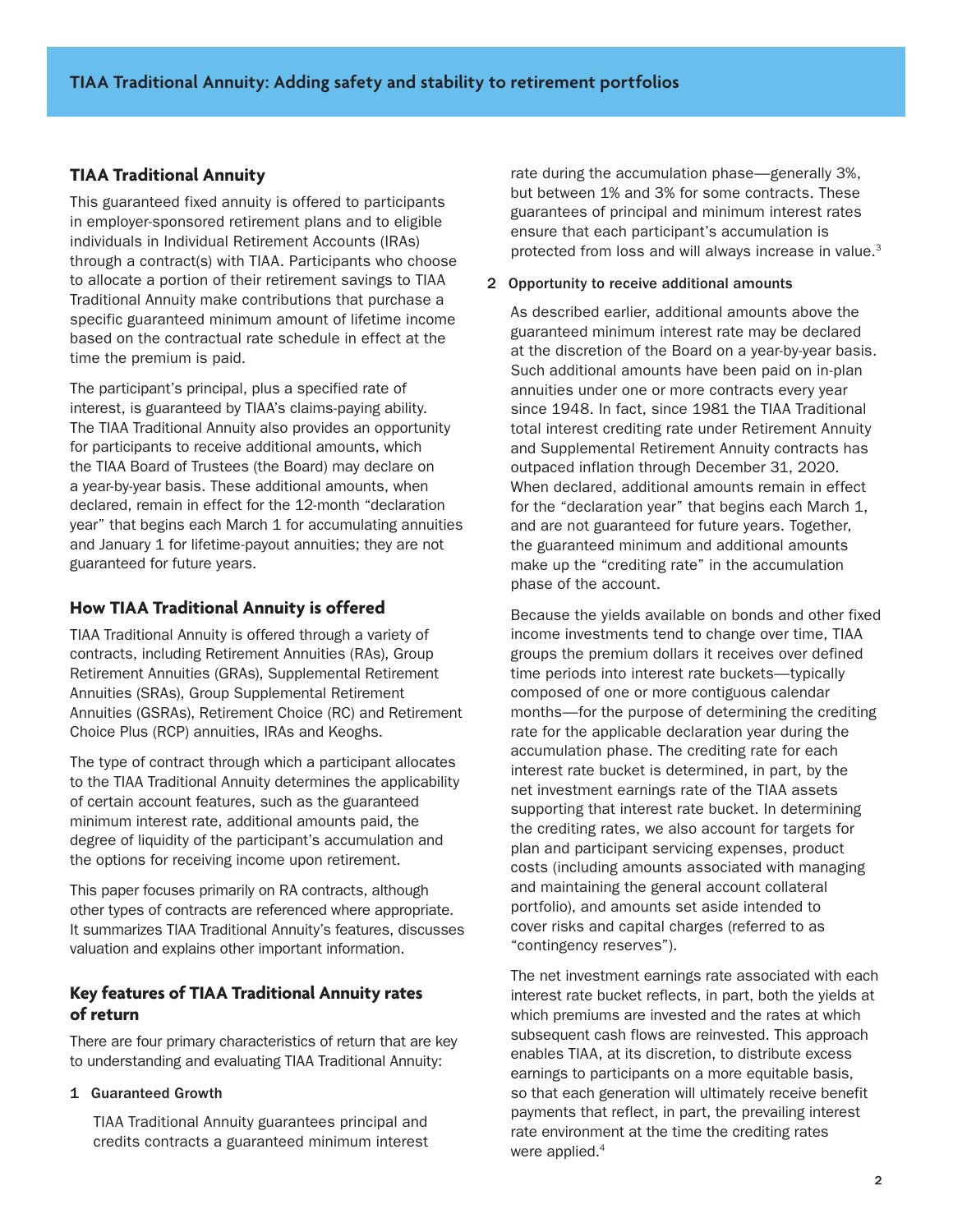Exhibit 1 shows the crediting rate for RA and GRA contracts for the years 1991 through 2020. Over that period, the crediting rate averaged 5.80% and ranged from a high of 8.93% in 1991 to a low of 3.94% in 2010. The declining rate in more recent years is reflective of general interest rate trends. Due to the minimum guarantee, there have been no years in which the crediting rate fell below 3%.

#### **Exhibit 1**

Trends in key rates spanning three decades: TIAA Traditional crediting rates and 10-year U.S. Treasury rates, 1991-2020



The TIAA Traditional Annuity crediting rate represents the average rate applied to all accumulations in force under RA and GRA contracts each year. The 10-year U.S. Treasury rate represents the annual average of each of the 12 monthly spot rates. Sources: TIAA/Bureau of Labor Statistics (as of the end of 12/31/2020).

The graph above is not intended to compare the TIAA Traditional Annuity to 10-year U.S. Treasury securities. Rather, the graph merely shows the TIAA Traditional Annuity's crediting rate alongside general long-term interest rates (for which the 10-year U.S. Treasury yield is a common barometer) during the time period shown. It is important to note, however, that there are significant differences between a guaranteed insurance product and U.S. Treasuries, and each has its place with regard to addressing an individual investor's needs. Therefore, an investor should not decide between the two based on return alone. There are a number of other factors that must be considered, including the following: (1) different charges and expenses applicable to each, including the mortality and expense charges carried by annuities; (2) liquidity issues (Treasuries are fully liquid while TIAA Traditional is generally not); (3) the manner in which each is taxed, including capital gains implications; (4) the manner in which interest accrues, including the impact of the interest rate bucket system on TIAA Traditional returns; and (5) the fact that TIAA Traditional additional amounts are not ensured for future years and may be discontinued, which could significantly diminish the return potential when compared to U.S. Treasuries. The TIAA Traditional guarantee is backed by the claims-paying ability of Teachers Insurance and Annuity Association of America (TIAA), and the U.S. Treasuries are backed by the full faith and credit of the U.S. Treasury. TIAA Traditional is a guaranteed annuity contract.

#### 3 Guaranteed minimum annuity payment rate and potential for additional amounts during the annuitization phase

The third notable feature related to the TIAA Traditional Annuity account's returns is that each participant dollar applied to the accumulation purchases a guaranteed minimum amount of lifetime annuity income, paid to participants who choose to annuitize some or all of their balance. Within TIAA Traditional Annuity contracts, the interest rate used in the calculation to determine the minimum guaranteed annuity payment amount is at least 2%. As in the accumulation phase, the guaranteed minimum amount may be supplemented by additional amounts declared by the Board on a year-by-year basis.

These additional amounts reflect earnings in excess of what is necessary to pay the guaranteed minimum amount, as well as a payout of unneeded contingency reserves. As an insurance company, TIAA is required to maintain contingency reserves to ensure that it will be able to fulfill its contractual obligations to policyholders, even in the face of unexpected adverse circumstances. However, to the extent that these reserves prove to be unneeded, TIAA may gradually distribute these to participants in the form of additional annuity income at the time of retirement and during the period of time the participant is receiving annuity income after retirement. (It is important to note that if TIAA were a typical stock insurance company, unneeded reserves could be used for the benefit of its stockholders rather than its participants.)

#### 4 Long time horizon to enable competitive returns

The fourth important characteristic related to the TIAA Traditional Annuity's return is related to the level of liquidity provided for under each contract. TIAA has credited more to participants who save in contracts where benefits are paid in installments over time instead of in an immediate lump sum by crediting higher interest rates, typically 0.50% to 0.75% higher. Higher rates will lead to higher account balances and more retirement income for participants. For example, under RA contracts, the fastest way for participants to withdraw their entire accumulation is in 10 annual installments, with the first installment paid immediately so that the "10-year" withdrawal period actually occurs over a period of approximately nine years.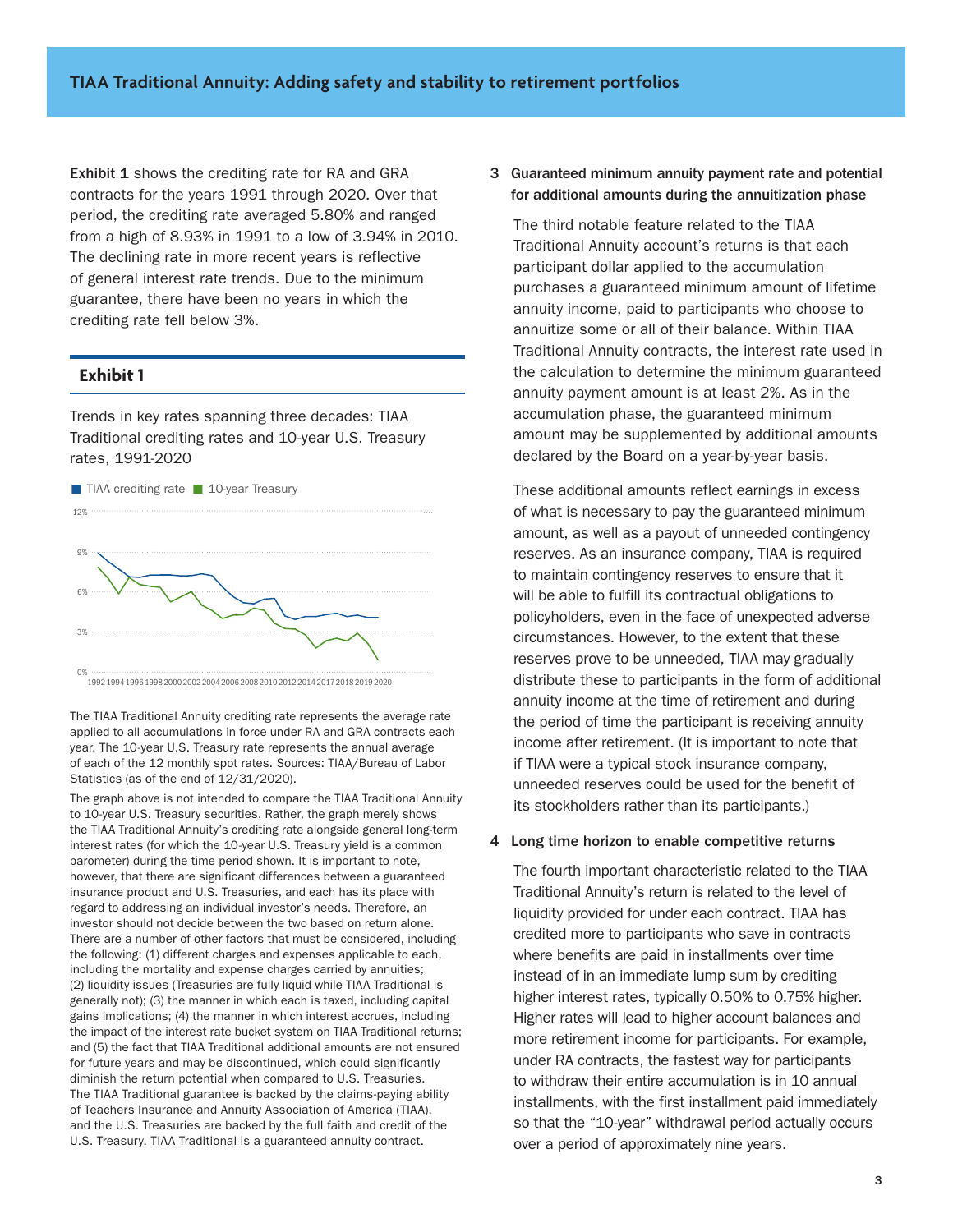This restricted liquidity provides TIAA with the flexibility to invest its General Account assets, which back up the Traditional Annuity, in a wider range of investments than would be possible with liabilities having a shorter time horizon. This flexibility, combined with deep investment expertise and the economies of scale offered by a large asset base, has helped generate steady returns for the TIAA General Account portfolio—contributing to the portfolio's growth and to the financial strength and stability that back the TIAA Traditional Annuity's guaranteed returns.4

## **Financial strength and liquidity restrictions provide safety and stability**

The safety and stability of the TIAA Traditional Annuity is made possible, first and foremost, by TIAA's financial strength—its ability to pay its claims and deliver on the guarantees it makes to its participants.

TIAA has been placed among the highest rated insurance companies in the U.S. by three of four leading insurance company rating agencies.2 These agencies monitor multiple aspects of life insurance company business, including the quality of the investment portfolio, the soundness and competitiveness of the overall business, and the structure and risks associated with individual products. In addition, each agency monitors capital adequacy using its own capital model or standards.

TIAA's high ratings do not mean that its General Account investments are restricted to securities that carry equally high ratings. Rather, the quality of the investment portfolio is evaluated in relation to the other characteristics of TIAA's business and against TIAA's capital reserves. In effect, the rating process aims to ensure that investment and other risks are balanced by the capital TIAA has available to absorb investment volatility or losses and its ongoing ability to maintain capital at appropriate levels.

Also supporting the safety and stability of the TIAA Traditional Annuity are the liquidity restrictions included in RA and certain other contracts. As described earlier, this helps facilitate TIAA's ability to invest a portion of its General Account portfolio in long-term assets that have the potential to contribute to the General Account's growth and to the financial strength and stability that back the TIAA Traditional Annuity's guaranteed returns.

#### **The TIAA General Account: A sound, diversified portfolio4**

A look at TIAA's General Account investments sheds light on the strength and stability that back the TIAA Traditional Annuity's guarantees. Although participants in the TIAA Traditional Annuity do not invest in the General Account portfolio, the investment performance of that portfolio supports the contract's minimum guaranteed returns, additional amounts and payout obligations.

As an insurance company, TIAA is governed by New York State insurance regulations that limit the General Account's exposure to higher-risk asset types. In particular, insurance regulations limit the proportion of investments that can be allocated to certain asset classes. Specifically, regulations limit holdings of below-investment-grade bonds to 10% of the portfolio; emerging market debt to 4%; U.S. common stock and other nonpreferred equity securities to 20%; and U.S. real estate to 20%.

Regulations also require TIAA to maintain certain minimum amounts of capital. These capital requirements vary by the amount and type of risk. For instance, emerging market bonds, equities and real estate require significantly higher capital than investment-grade bonds.

In general, regulatory constraints and capital requirements dictate that life insurance company general accounts focus largely on investment-grade fixed-income assets. The challenge is to construct a portfolio that optimizes return within these constraints.

#### Key advantages

TIAA has three valuable competitive advantages that enable it to meet this challenge:

- 1. TIAA is a capital-rich insurance company.
- 2. Although TIAA Traditional Annuity participants do not invest in the TIAA General Account portfolio, the characteristics of the contract help make it possible for the General Account to invest in long-duration and less-liquid alternative assets, including higher-yielding alternatives to the "plain vanilla" corporate bonds that have historically dominated life insurance company portfolios.
- 3. The TIAA General Account has invested \$27.0 billion per year on average since 2000, making TIAA one of the world's largest institutional investors (as of December 31, 2020). The size and constancy of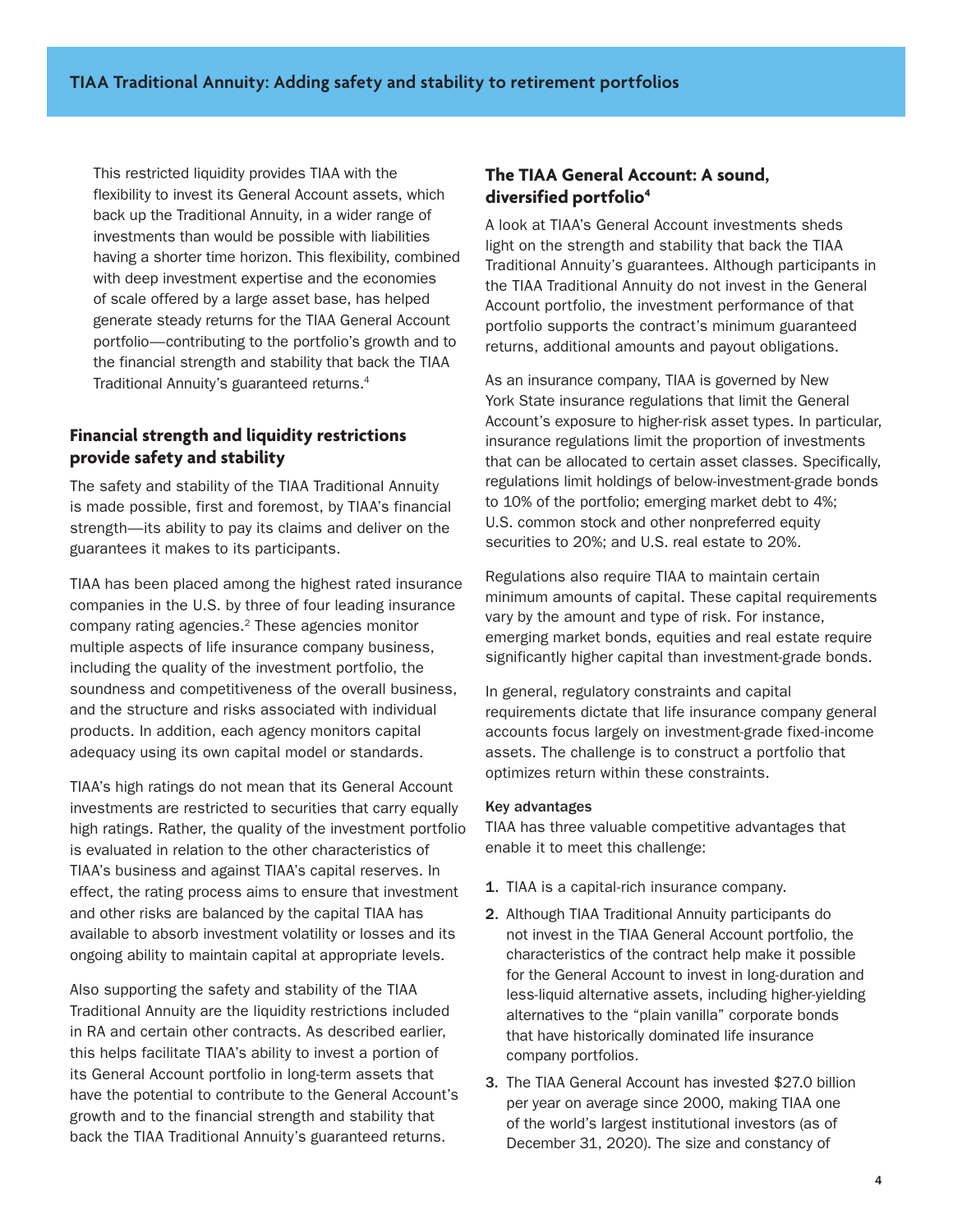these investment flows provide TIAA with the asset base and stability to take advantage of investment opportunities in asset classes that might not be available to investors with smaller or less constant flows. In addition, the breadth and stability of TIAA's asset base have allowed it to nurture in-house expertise and accumulate experience in these asset types. And because of its scale, TIAA can execute transactions more efficiently and cost effectively, an advantage that smaller investors do not enjoy.

In combination, these three advantages have made it possible to build TIAA's General Account portfolio using a variety of asset types.

# **The role of the TIAA Traditional Annuity in a diversified retirement portfolio**

The key attributes of the TIAA General Account—its financial strength, highly diversified portfolio, long-term investment time horizon and economies of scale—make it possible for the TIAA Traditional Annuity to offer important advantages to its contract holders:

Guaranteed principal and a guaranteed rate of interest, plus additional amounts as may be declared annually by the Board

 $\blacksquare$  A guaranteed minimum payment rate, plus the potential for additional amounts paid from excess earnings and capital reserves, for those who annuitize some or all of their balance

In addition to being a source of safety and stability in its own right, the TIAA Traditional Annuity can help offset the effects of market fluctuations on other assets held in a diversified retirement portfolio. Classified as a "guaranteed" asset, TIAA Traditional Annuity returns historically have had little or no correlation to returns from other types of assets, such as stocks and bonds. (Correlation measures the relationship among returns of different asset classes, showing how similarly or differently they tend to perform.) This low or negative correlation can help minimize volatility and potentially improve overall portfolio returns over time, making the TIAA Traditional Annuity a valuable component of a well-diversified retirement portfolio.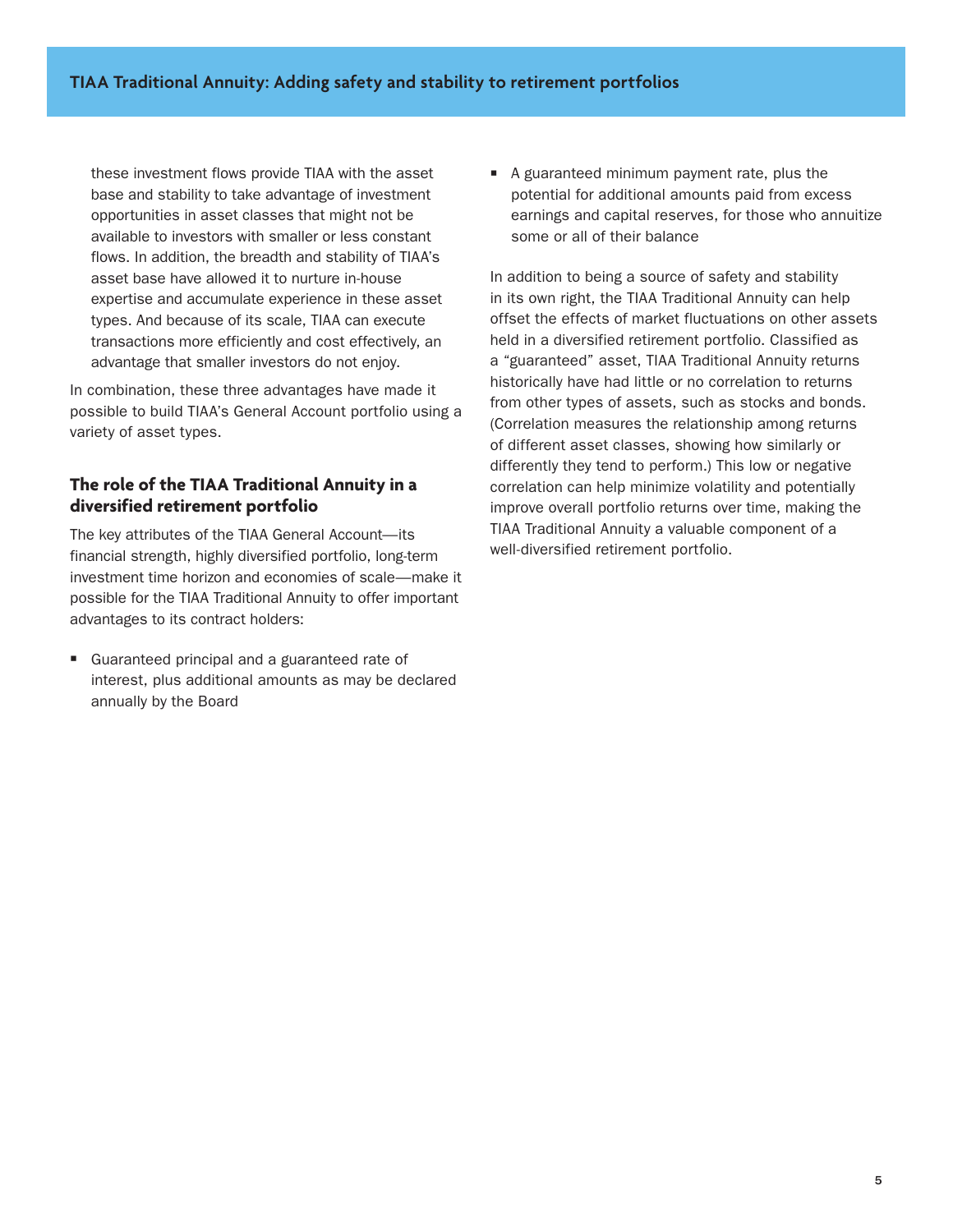# **Appendix A—How fair value pricing of the TIAA Traditional Annuity is determined**

Financial Accounting Standards Board ("FASB") Codification ("ASC") 962 requires defined contribution plans to report all investments at amounts meaningful to plan participants or at amounts at which they transact with the plan, which is either contract value or fair value, in their financial statements prepared in accordance with generally accepted accounting principles ("GAAP"). TIAA Traditional Annuity is reported at contract value and segregated into non-benefit and fully benefit-responsive categories. ASC 820 provides guidelines for applying the fair value framework outlined in that guidance and related footnote disclosures. Fair value approximates contract value for non-benefit-responsive versions of TIAA Traditional (RA, GRA, RC). As noted in ASC 962, fully benefit-responsive contracts are reported at contract value and non-benefit contracts are recorded at fair value.

The contract value of the TIAA Traditional Annuity equals the accumulated cash contributions, interest credited to the plan's contracts, and transfers in (if any) less any withdrawals and transfers out (if any).

Based on its assumptions and analysis, TIAA has concluded that contract value approximates fair value. To aid plan sponsors in beginning an analysis to determine fair value of the TIAA Traditional Annuity, TIAA offers two approaches. It is important to note that changes in assumptions as well as plan demographics could result in a different conclusion.

The following is a discussion regarding the fair value of the TIAA Traditional Annuity, according to the principles outlined in ASC 820. The conclusion is that the fair value of such contracts does not differ significantly from the contract value. This conclusion is supported by the following two lines of reasoning:

- 1. Theoretical transfer of an asset owned by a pension plan, and
- 2. A quantitative model based on assumptions of future interest rates and related discounted cash flows.

Theoretical transfer of an asset owned by a pension plan According to ASC 820, fair value is generally defined as the exchange price based on an exit (not entry) of the position in its principal market. Because of the nature of the TIAA Traditional Annuity contract during the accumulation stage, there is no principal market where such contracts are traded. Therefore, we considered a theoretical marketplace where the TIAA Traditional Annuity contract's fair value would be considered to be approximately the same value as the contract value based on the following considerations:

- $\blacksquare$  Contributions represent current transactions between willing buyers (the participant) and sellers (TIAA) as prescribed in the relevant GAAP accounting guidance. Participants have the option to allocate their contributions between the TIAA Traditional Annuity and a number of investment choices, such as mutual funds and the CREF Accounts, whose fair values are readily observable. Because participants typically allocate contributions among several choices, including the TIAA Traditional Annuity, and all transactions are at current contract value, the assumption is that each investment purchase is being made at fair value since these purchases are not distressed and are made between willing buyers and sellers in open market conditions where a participant has a variety of investment choices.
- When benefit plan participants in higher education or other similar industries with a pension/employee benefit plan change employers, they often enroll in new plans with very similar fixed annuity options, including the TIAA Traditional Annuity. Because these transactions continue to occur along with continued participant contributions at current stated contract values, the market observable presumption is that the contract value of current funding represents a good approximation of fair value based on the willingness of the participant to continue to contribute. For each contribution, TIAA continues to record a contractual liability for the current contribution and does not consider such liability to have any embedded gain or loss.
- $\blacksquare$  Upon death or any other condition where the contract is settled with the participant, as prescribed within the applicable plan documents, the participant surrenders the future accumulation benefits in exchange for a cash payout based on the contract value. This example demonstrates that the contract value can be monetized when a distributable event occurs.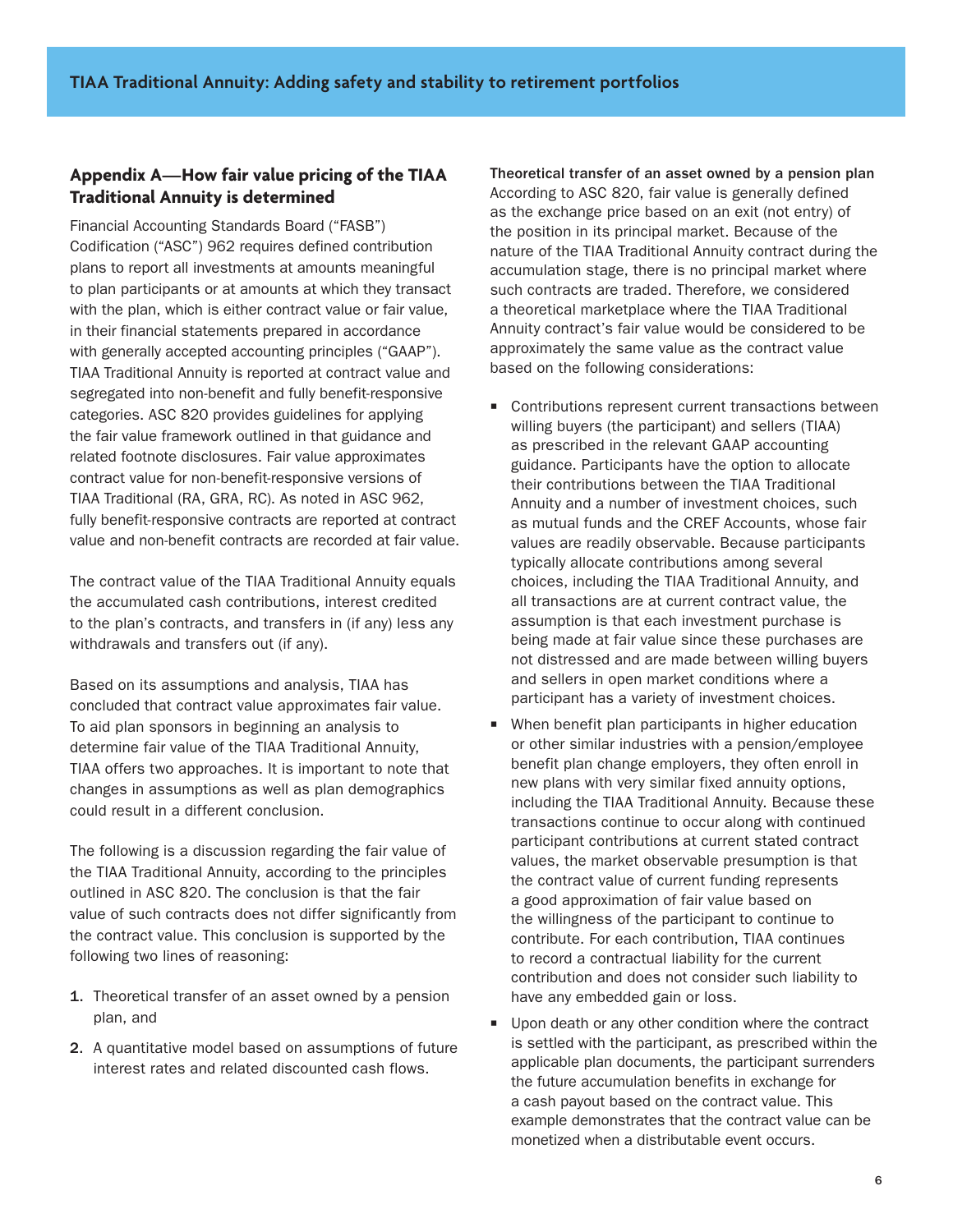#### Quantitative model based on discounted cash flows We used 25 years of data (1996-2020), the "measurement period," to determine the blended return on TIAA Traditional Annuity contracts for the participant population and compared that to the standard 10-year

risk-free rate derived from the available "on the run" 10-year Treasury yield. Summary statistics show the following results for the

- measurement period: ■ Correlation of 89% between the 10-year Treasury and
- TIAA Traditional Annuity average return
- Given a Pearson correlation table, the correlation appears to be statistically significant (one can reject the null hypothesis that the correlation is happenstance). The mean spread over 10-year Treasuries for the observed measurement period is 166 basis points
- Standard deviation of the spread is 72 basis points

Average AAA corporate credit spreads for the same period, derived from Moody's data in all months where such data is provided, is 96 basis points with a 34 basis-point standard deviation and a correlation of 98%.<sup>5</sup> The 166 basis-point TIAA Traditional Annuity spread over 10-year Treasuries seems reasonable given the 96 basis-point AAA corporate spread derived from the Moody's AAA corporate bonds over the same time frame. In other words, TIAA Traditional Annuity, on average, yields about 70 basis points above the typical AAA corporate credit spread. One can interpret the additional spread relative to the AAA corporate bond rate as a premium attributable to the overall illiquidity of the TIAA Traditional Annuity relative to a similarly rated corporate bond.

A 10-year risk-free rate seems appropriate to use as a benchmark for the TIAA Traditional Annuity during the accumulation stage (for purposes of the above spread calculation) given the average participant's age is 55 years, implying that the average participant is 10 plus years away from a typical retirement age. Thus, contracts will not typically be monetized for several years.

The spread is assumed to represent the TIAA credit spread for long-term obligations of a highly rated insurance company. Thus, an anticipated crediting rate is considered to be a fair approximation of the discount rate used for

an owner of the contract based on his or her expectation of future cash flows. All expected future cash flows would thus be discounted at TIAA's expected yield, and thus the present value of future accumulations would reasonably approximate current contract values (i.e., valuation is akin to a floating-rate bond, which regularly resets to a "market" crediting rate for a highly rated insurance company with relevant liquidity restrictions). TIAA contract holders are expected to receive accumulating annuity rates based on a risk-free rate plus the TIAA credit spread over the life of an accumulating annuity which, over a long-term cycle of the annuity contract, will revert back to a mean (historically 166 basis points over 10-year Treasuries for the measurement period).

#### **Impact of interest rate fluctuations**

The primary assumption is that the long-term rate of the TIAA Traditional Annuity during the accumulating stage will be, on average, 166 basis points above 10-year Treasuries with the spread above Treasuries representing the TIAA credit spread. While there is no guarantee what future crediting rates will be available to plan participants, past returns have been normally distributed over the measurement period relative to other observable risk-free or "low-risk" investments and market inputs.

The observation period was chosen to represent the start of increased transparency within the modern capital markets. Therefore, it represents a period where investors can more readily achieve transparent pricing and lower switching costs than may have existed in earlier periods. This period was represented by such factors as:

- $\blacksquare$  Increased widespread use of the Internet and personal media and thus, increased transparency of financial products and rates available to TIAA participants
- **Usage of modern portfolio management techniques,** including increased duration matching used by General Account portfolio managers.
- $\blacksquare$  Competitive pressures derived from additional financial services providers and other financial services networks, such as retail brokerage and wealth management/financial counseling, as they became available to core participants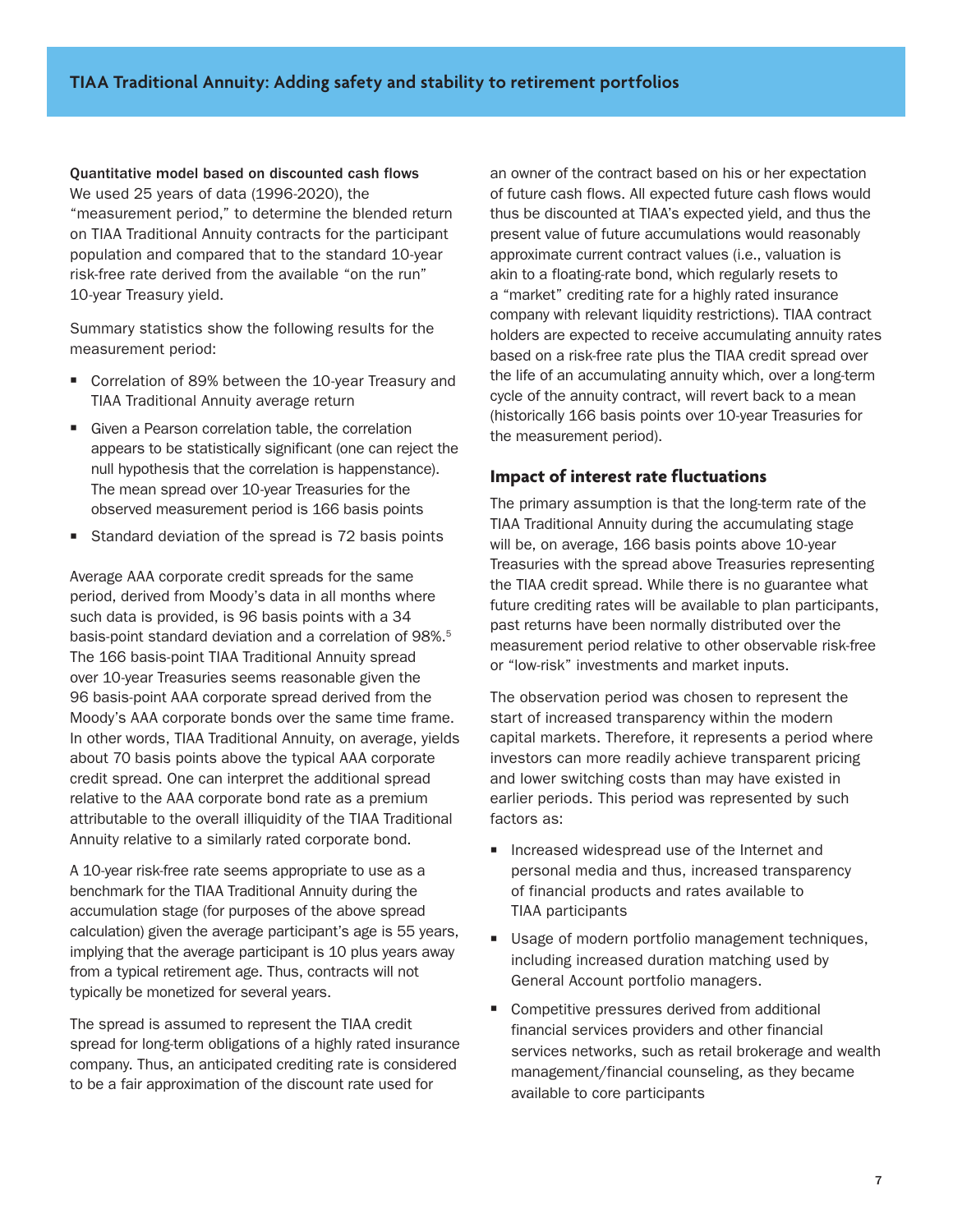#### **Experience and stability**

TIAA is a leading private provider of retirement benefits nationwide with \$1.2 trillion in total assets under management for more than 15,000 clients and five million participants.<sup>6</sup>

We pay almost \$15 billion in annuity payments and other disbursements per year to participants.

TIAA is ranked as one of Fortune magazine's 100 largest U.S. companies.<sup>7</sup>

#### **Questions?**

To learn more about the TIAA Traditional Annuity or TIAA's full menu of products and services, visit TIAA.org/traditional.

#### **TIAA Traditional Annuity crediting rates**

The following example uses discounted cash flow to determine the crediting rate:

- W \$1,000 TIAA Traditional Annuity balance earning an average annual rate of 4.08% during 2020 (average crediting rate for the year ending December 31, 2020).
- In one year, the value would be  $$1,041$ .
- If the \$1,041 amount is discounted back at 4.08%, the original value of the accumulation at the beginning of the year would be \$1,000.
- The discount rate is reasonable because, over the measurement period, the TIAA Traditional Annuity has, on average, yielded 166 basis points over 10-year Treasuries (standard deviation of 72 basis points) and the 2020 Treasury yield averaged 0.89%.
- Thus, for 2020, the average TIAA Traditional Annuity was accumulating at 10-year Treasury plus 319 basis points; just over 2 standard deviations away from the mean. Note that the TIAA Traditional crediting rate resets annually each March 1 and average crediting rates are expected to decrease by about 0.60% effective March 1, 2021. At the time of preparing this document in mid-February 2021, the 10-year Treasury yields have risen approximately 0.30% from their 2020 average. Given the increase in 10-year Treasury yields and decrease in TIAA Traditional average crediting rate, the spread between average TIAA Traditional crediting rate and the 10-year Treasury yield will return to about one standard deviation above the mean.
- This hypothesis can be continuously back-tested to see if correlations and spreads can be maintained over long periods of time.

#### **Appendix B—Expanded ASC 820 disclosure**

Accounting Standards Codification (ASC) 820 requires quantitative and qualitative disclosures related to the fair valuation of assets. The level in which an asset falls is not indicative of its quality but simply an indication of the source of valuation inputs with each investment categorized in the fair value leveling hierarchy (Levels 1-3).

Plan management is responsible for the value at which plan assets are reported, preparation of the plan's financial statements, including required disclosure, and the establishment of related internal controls. See the *Plan Advisory, Valuing and Reporting Plan Investments* issued by the Employee Benefit Plan Audit Quality Center of the American Institute of Certified Public Accountants for more information.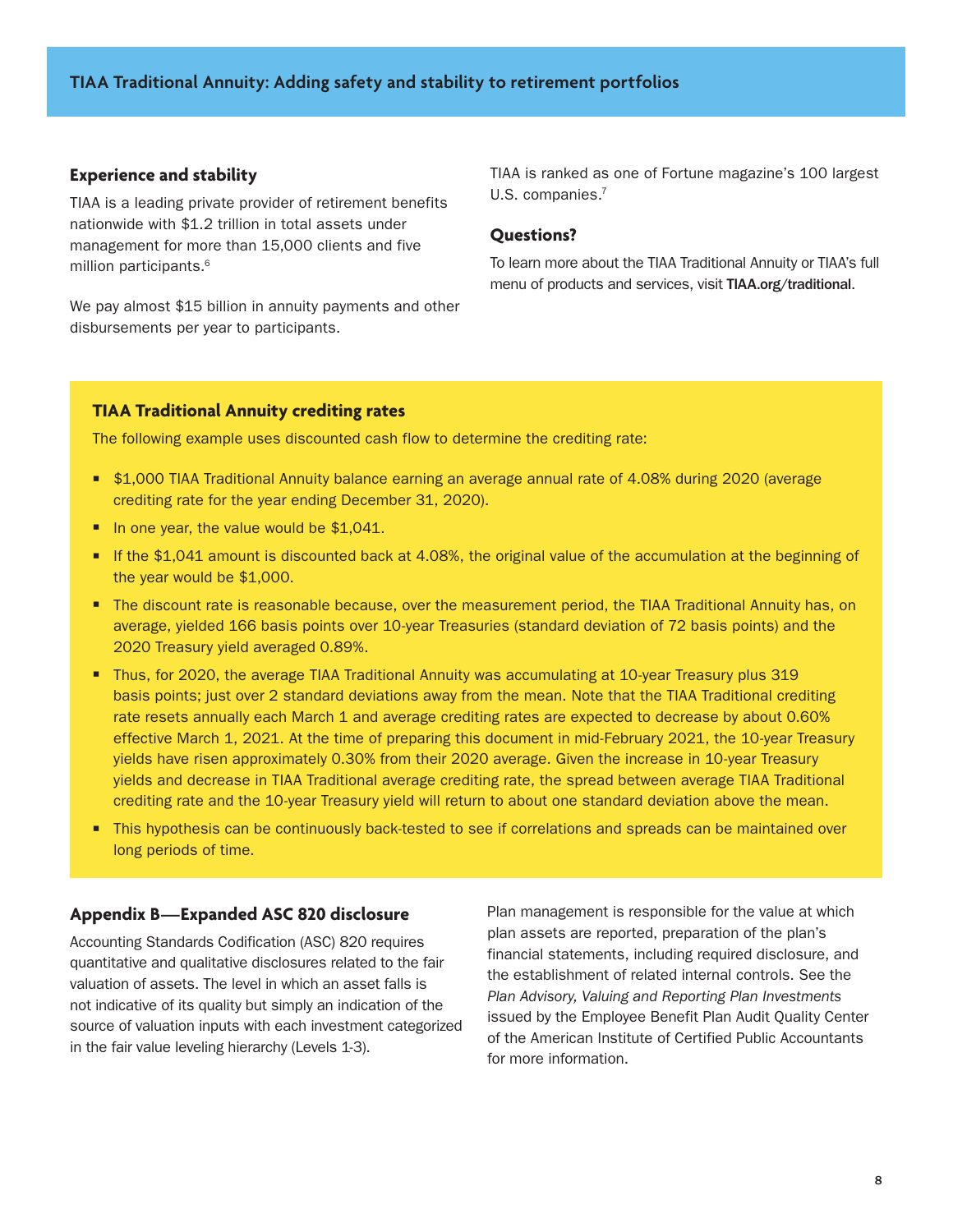#### **Risk-adjusted discount rate**

The following table includes the risk-adjusted discount rates that were applied in determining the fair value of TIAA Traditional Investments at December 31, 2020:

| <b>Type</b>                           | Valuation<br>technique                                             | <b>Significant</b><br>unobservable<br>inputs | Range                                                                                                                                 |
|---------------------------------------|--------------------------------------------------------------------|----------------------------------------------|---------------------------------------------------------------------------------------------------------------------------------------|
| <b>TIAA</b><br>Traditional<br>Annuity | Discounted<br>cash flow<br>Theoretical<br>transfer<br>(exit value) | Risk-adjusted<br>discount<br>rate applied*   | RA: 3.00% to 4.45%<br>SRA: 3.00% to 3.70%<br>GRA: 3.00% to 4.45%<br>GSRA: 3.00% to 3.70%<br>RC: 2.50% to 4.40%<br>RCP: 1.75% to 3.65% |

TIAA Traditional Annuity account balances are reported at contract value. Contract value is the aggregation of contributions, plus interest, less withdrawals, if any. Crediting rates are a combination of a guaranteed rate and an annually established discretionary rate. Additionally, the discretionary rate applied to contributions received during a reporting period may vary from the discretionary rate applied to account balances at the end of the prior reporting period.

Contract value approximates a discounted cash flow value calculated using an appropriate risk-adjusted market discount rate which correlates closely with TIAA Traditional Annuity's historical crediting rates.

\*Unobservable inputs include discount rate applied.

#### **Appendix C—Additional crediting rate considerations**

As stated on page 6 of this White Paper, TIAA has concluded that contract value of TIAA Traditional Annuity approximates fair value. Given the nature of TIAA Traditional Annuity, the contract value equals the accumulated cash contributions, credited interest, and transfers in (if any) less withdrawals and transfers out (if any). Hence the guaranteed interest and additional amounts credited to the contracts is a key portion of fair value.

On the right-hand side of page 2 of this White Paper, there is some information on the crediting rate process utilized by TIAA. At a high level, TIAA's crediting rate process has two distinct segments:

For funds that are already invested in the TIAA Traditional Annuity, credited rates are declared annually and are in effect from March 1 of one year until the end of February of the following year during the accumulation phase; and

■ For new contributions coming into TIAA Traditional Annuity in the accumulation phase, crediting rates are set monthly throughout the year and are in effect until the end of February of the following year, at which point the crediting rates are reset as described in the first bullet above.

Additionally, as described on page 2, because the yields on bonds and other fixed income investments tend to vary over time, TIAA tracks the timing of receipt of all contributions invested in TIAA Traditional Annuity. In this way TIAA can set crediting rates that reflect, among other factors, the economic environment at the time contributions are received.

TIAA's management and Board approve the crediting rates for the existing balances prior to the rates going into effect on March 1. Additionally, management and the Board approve ranges for the crediting rates for new contributions for the upcoming year. Furthermore, to the extent the economic environment or other circumstances significantly change subsequent to the Board approval date, the Board may be asked to expand the crediting rate range for new contributions.

In determining crediting rates for both existing balances and new contributions, TIAA considers a variety of factors, such as:

- The net investment earnings rate associated with each grouping of contributions received;
- Financial strength of TIAA and its current capital and surplus level;
- $\blacksquare$  The competitive environment, i.e., rates that other companies are crediting on similar products; and
- $\blacksquare$  Amounts to retain as a risk provision to ensure that contract guarantees will be met; primary risks in TIAA Traditional Annuity include the interest guarantee and the mortality guarantee when annuities eventually enter the payout phase.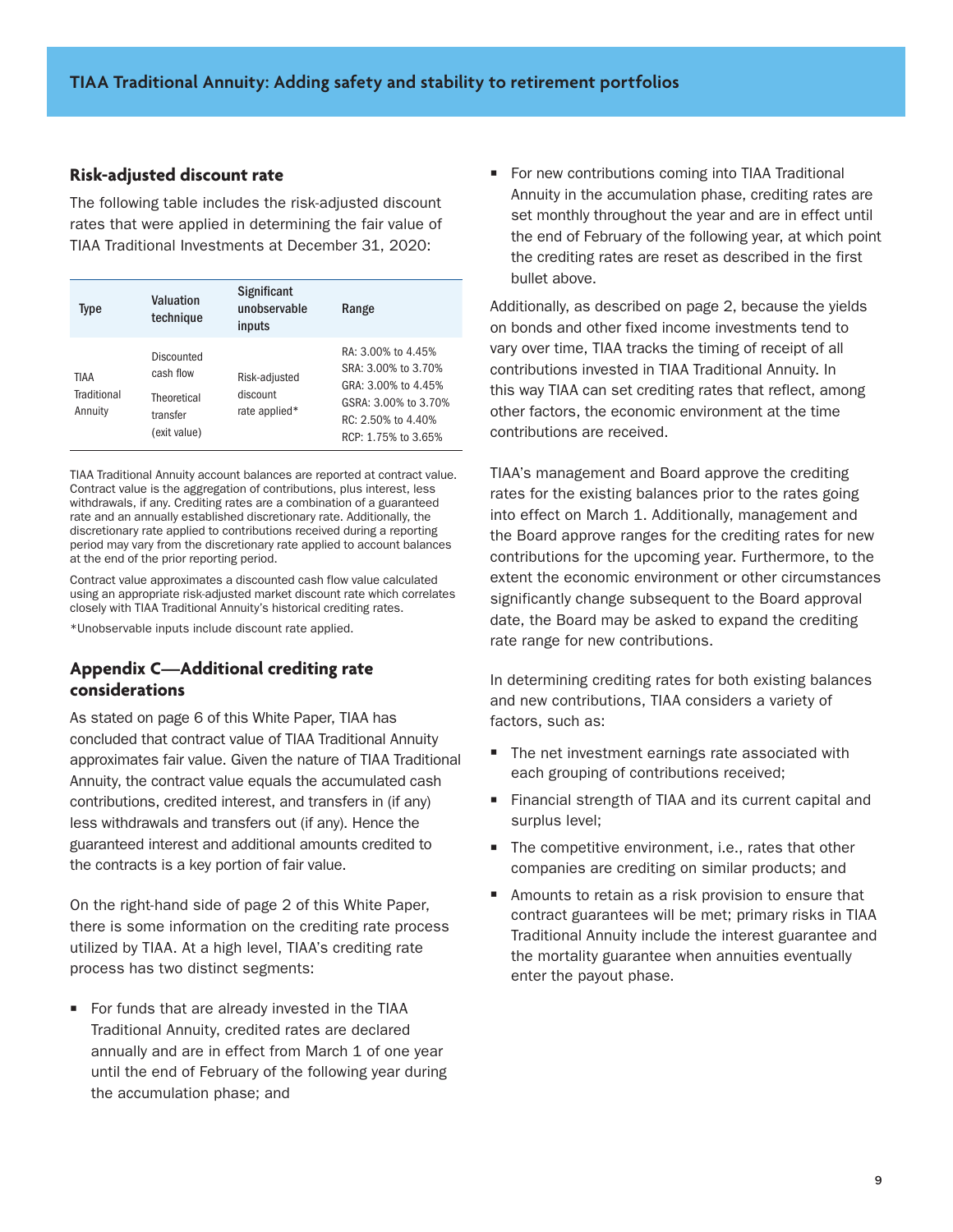TIAA's experience suggests that participants' contribution patterns are not materially impacted by changes in crediting rates. Several factors contribute to this, as follows:

- $\blacksquare$  The portion of retirement plan contributions that are allocated to TIAA Traditional Annuity are typically the result of participant level risk-based asset allocation decisions, where the TIAA Traditional Annuity portion represents a more static and risk-averse guaranteed option relative to other plan investments which have greater levels of investment risk and whose principal balances are not guaranteed. The guarantee is the primary driver of the allocation decision to TIAA Traditional Annuity; crediting rate expectations are less relevant to TIAA Traditional Annuity participants.
- Since TIAA sets its crediting rates, in part, based on the economic conditions when contributions are made, credited rates on new contributions tend to keep pace with other available fixed-income investments that are similar in nature.
- In times of equity declines, TIAA has experienced greater contributions into TIAA Traditional Annuity as participants seek safe havens for their retirement contributions. This was the case in the last economic downturn even though interest rates also declined at that time.

Furthermore, when considering the approximation of fair value for TIAA Traditional Annuity, the process described above considers certain variables which may be used in a contract owner's estimation process and reflect TIAA's competitive position. Such variables considered when setting crediting rates may include:

**Portfolio earned rates: Given the nature of the** fixed-income portfolio of TIAA's General Account (which backs the guarantees and returns of TIAA Traditional Annuity), investment income (including capital gains and losses) is projected each year based on portfolio characteristics and the following year's projected investment program. Portfolio earnings projections are considered in the crediting rates determined by management and approved by the Board and enable TIAA Traditional Annuity to maintain supportable annuity crediting rates.

- Financial strength: Crediting rates are established to maintain and further TIAA's financial strength. TIAA is one of only three insurance groups in the United States to currently hold the highest possible rating from three of the four leading insurance company rating agencies for its stability, claims-paying ability and overall financial strength $2$ , and insurance annuities are further supported by state guaranty funds. The creditworthiness of TIAA and presence of the guaranty funds further minimize any participant impact in the highly unlikely event of TIAA's nonperformance.
- Rate guarantee: As noted herein, principal balances are credited at a guaranteed minimum interest rate, generally 3%. TIAA's long duration assets and liabilities, as well as the aforementioned financial strength, enables TIAA to credit annuity contracts in excess of minimum guarantees (as noted herein, average crediting rates in 2020 were 4.08%). Even in the current interest rate environment, TIAA has continued to maintain average crediting rates above the 3% minimum guarantee and further its capital base and financial strength.

TIAA Traditional Annuity is designed as a retirement product and thus its fair value is not subject to short-term market volatility associated with other financial instruments. As noted herein, TIAA Traditional Annuity has yielded a return in excess of the typical AAA corporate spread to account for the product's illiquidity, a feature which is inherent in its design and suitability as a retirement product. Furthermore, continued participant behavior indicates that the contract value of TIAA Traditional Annuity approximates its fair value. Benefit plan participants continue to contribute to TIAA Traditional Annuity as part of their contribution allocation together with other non-annuity financial products such as mutual funds.

Furthermore, this White Paper uses a 10-year risk-free rate as a benchmark return given the broad observability of 10-year on-the-run U.S. Treasury securities. As shown in the following table, the relationship between TIAA Traditional crediting rates and 10-year U.S. Treasury yields has been relatively stable over the prior 15, 20 and 25 years.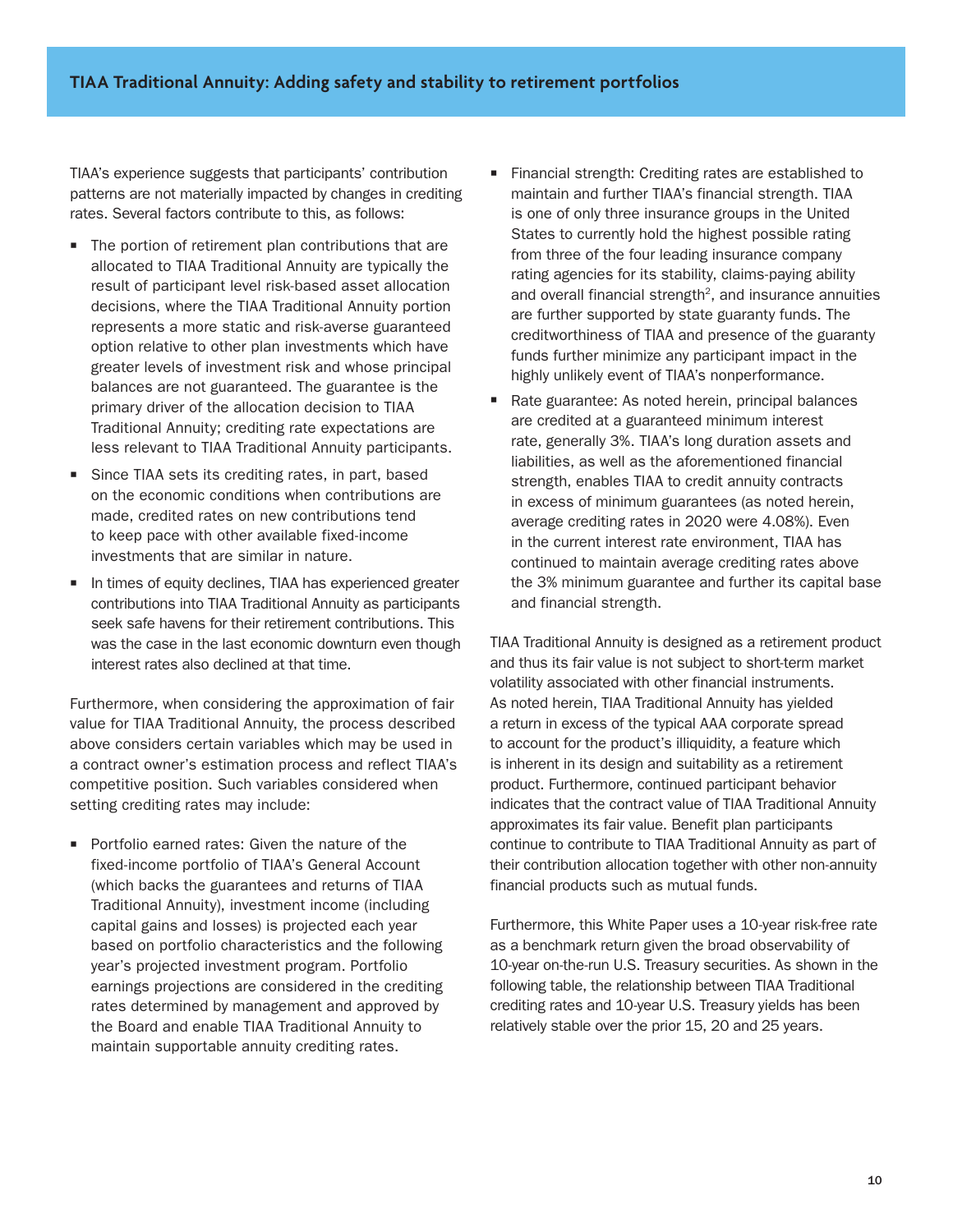# **TIAA Traditional Annuity crediting rates and 10-year Treasury yields**

| Type                                    | 2006 to<br>2020 | $2001$ to<br>2020 | 1996 to<br>2020 |
|-----------------------------------------|-----------------|-------------------|-----------------|
| <b>TIAA Traditional Annuity Average</b> | 4.45%           | 4.93%             | 5.39%           |
| 10-Year Treasury Average                | 2.75%           | 3.17%             | 3.73%           |
| Average Difference                      | 1.69%           | 1.75%             | 1.66%           |
| <b>Standard Deviation Difference</b>    | 0.77%           | 0.75%             | 0.72%           |

Giving consideration to the impact of the variables noted above and the observed participant and plan sponsor actions in a variety of market environments over several years, TIAA has concluded that TIAA Traditional Annuity's contract value reasonably approximates fair value.

# **Appendix D—Additional considerations on the average TIAA Traditional Annuity crediting rate as a fair value discount rate**

#### **Short-term changes in crediting rate spreads**

On page 7 of this White Paper, the quantitative model proposes the average TIAA Traditional Annuity crediting rate as an appropriate discount rate for future benefits, and therefore contract value reasonably approximates fair value. To support the average crediting rate as the discount rate, page 7 demonstrates, over the past 25 years, the average spread of crediting rates over 10-year U.S. Treasury yields approximated the average spread of AAA corporate bonds plus an illiquidity premium.

The spread on TIAA Traditional crediting rates changes over time. To determine whether current market conditions continue to support discounting at the average crediting rate, it may be helpful to look at the number of standard deviations between the current spread and its long-term average. Deviations from the average are to be expected, but very large deviations may suggest a review of the past experience used to justify future discount rates.

The chart below shows the probability that a normally distributed random variable is at least a certain number of standard deviations away from its mean. As described on page 8, during 2020, the actual spread was 2.1 standard deviations above its long-term average. Since there's a 3.5% chance of at least a 2.1 standard deviation difference due to random fluctuations, such a difference does not provide sufficient evidence to conclude that the long-term average no longer applies.

Note that the TIAA Traditional crediting rate resets annually each March 1 and average crediting rates are expected to decrease by about 0.60% effective March 1, 2021. At the time of preparing this document in mid-February 2021, the 10-year Treasury yields have risen approximately 0.30% from their 2020 average. Given the increase in 10-year Treasury yields and decrease in TIAA Traditional average crediting rate, the spread between average TIAA Traditional crediting rate and the 10-year Treasury yield will return to about one standard deviation above the mean.

# **Different crediting rates by interest rate bucket**

TIAA Traditional accumulations are divided into different interest rate buckets, each of which contains deposits made during a specific time frame. Since assets purchased with deposits at different times generally earn different returns, crediting rates vary by interest rate bucket as illustrated by the range of rates on page 9.

Although different interest rate buckets have different crediting rates, discounting benefits from all interest rate buckets at the average crediting rate is appropriate for two reasons. First, since supporting assets generate investment income and maturity proceeds to be reinvested at the same new money rate regardless of interest rate bucket, the crediting rates of all in-force interest rate buckets will become closer and closer to the average over time. Second, since plans have accumulations across many interest rate buckets, applying an average rate to the total plan accumulation will be similar to applying interest rate bucket specific rates to each interest rate bucket.

| <b>Standard deviations</b> | U.O   | $ -$<br>1 h<br>U.IJ | ۔00   | つら<br>ل ے. د<br>the contract of the contract of the | $\sim$<br>$h^{1}$<br>⊥.∪∪ | $ -$    | 2.00                   | つつに<br>ے . ک | 2.50 | $\overline{\phantom{a}}$<br>ں ، ۔ | ∩ ∩<br>ง.บบ |
|----------------------------|-------|---------------------|-------|-----------------------------------------------------|---------------------------|---------|------------------------|--------------|------|-----------------------------------|-------------|
| Probability                | 61.7% | 45.3%               | 31.7% | 10/<br><b>41.10</b>                                 | .4%<br>13.                | $8.0\%$ | 6%<br>4.0 <sub>0</sub> | ___<br>⊿.4%  | 1.2% | 0.6%                              | 0.3%        |